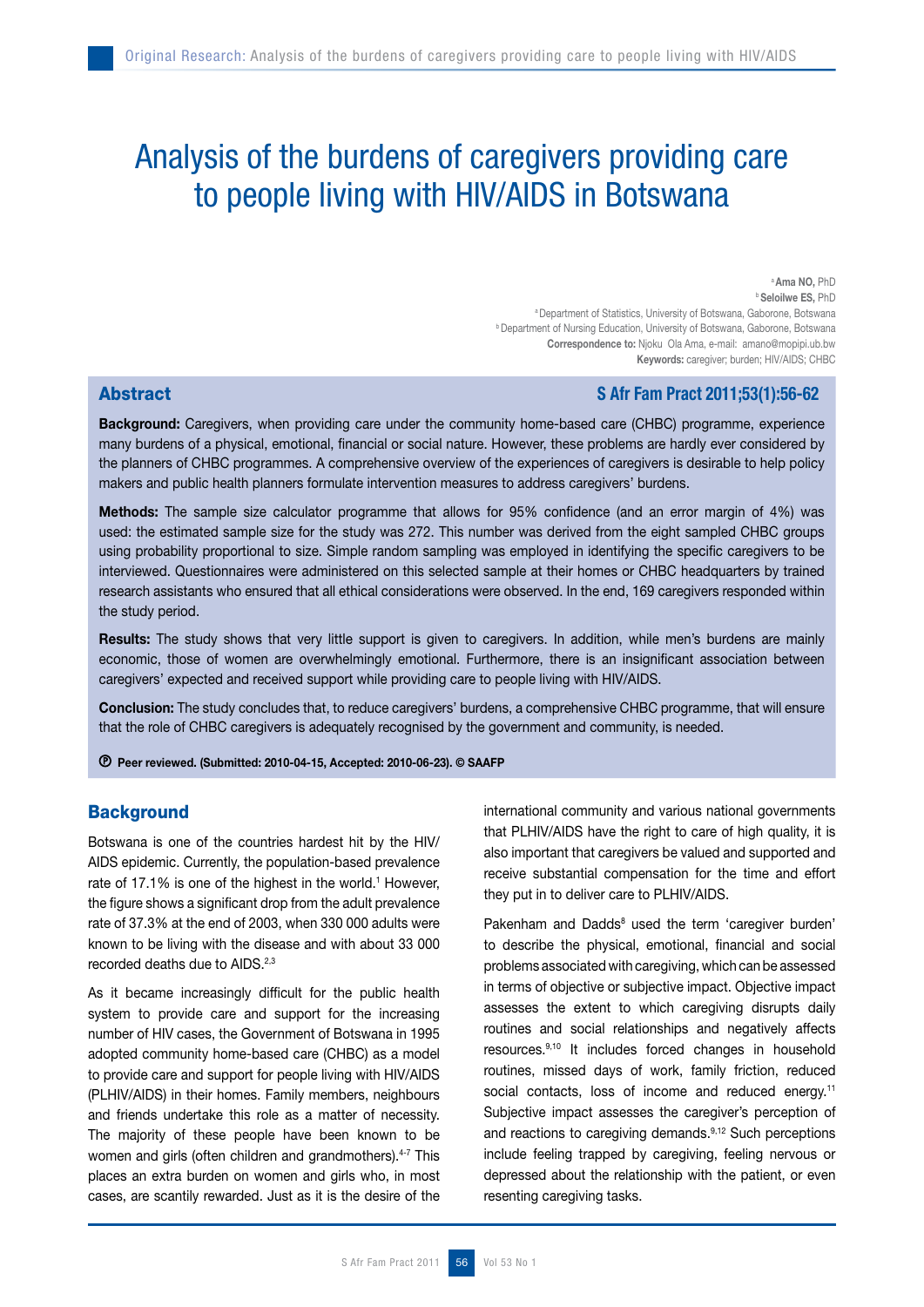Under the CHBC programme, caregivers have been classified as primary caregivers (family members or relatives of the client) and volunteer caregivers (community members or friends and neighbours).<sup>13,14</sup> Caregivers are not professional care providers but the services they provide, though restricted, save the government a great deal of money. Volunteer caregivers visit the homes of sick people and provide basic nursing services, counselling, health education, nutrition monitoring and some psychosocial support, while taking precautions to prevent the spread of HIV. Volunteer caregivers (who are not paid) are usually recruited from the communities and trained on basic principles of caregiving, including nursing care. Some of the basic nursing services rendered include cleaning wounds, treating sores, providing mouth care, turning clients to lie on their other sides, assisting clients with toileting, visiting health facilities to obtain medication and reminding clients to take their medications.14 The volunteers also assist the families of clients through training in basic skills, especially on how to grow vegetables and how to become primary caregivers.

CHBC is rooted in the principle of preservation of traditional caring patterns, which encourages families to take responsibility for sick members. Care for clients with HIV/AIDS in the home enables families and communities to be actively involved in their care. Traditionally, parents, spouses, grandmothers and adult daughters have been caregivers of people with terminal illnesses.

The caregiver's burden can, usually, be related to some or all of the following factors: (i) The caregiver is expected to play an unexpected role.15,16 (ii) Caregivers (primary and volunteer caregivers) sometimes work for 24 hours a day. They might be required to perform multiple and sometimes conflicting roles that require nursing skills and meeting their own home and work obligations. This can lead to physical exhaustion. (iii) Sometimes caregivers are relatively young and could become emotionally distressed by caring for someone who has a terminal illness. (iv) Many families pass through severe economic stress when the breadwinner suddenly falls ill, making it difficult to meet family needs. In such situations, caregivers sometimes are compelled to assist the family of the client financially. This loss of income can make it difficult for caregivers to meet their personal needs. (v) The stigma surrounding HIV/AIDS can be a burden to caregivers. The attitude of the community in rejecting HIVpositive individuals because of the disease and its mode of transmission affects caregivers' incentives to provide care. (vi) Parents of HIV-positive children additionally face the challenges of organising care for their children, worrying about the needs of those who are sick and those who are healthy, trying to help their children cope with the disease and facing possible stigmatisation from the community.<sup>17</sup> All these factors increase the burden of caregivers.

This study, which was undertaken between June and September 2008 with funding from the Office of Research and Development, University of Botswana, examined the opinions, of a stratified sample of 169 caregivers, on the psychosocial, emotional and financial burdens that they experienced in providing care, their expectations in terms of support in performing their role as caregivers and the extent to which these expectations were met. Furthermore, it determined the extent of the burdens caregivers experienced in caregiving. Ama and Seloilwe<sup>14</sup> have shown that caregivers invest almost their whole income in assisting clients and their families during caregiving. This adds to caregivers' burdens. A comprehensive overview of the experiences of caregivers is desirable, as this will help policy makers and public health planners to formulate intervention measures to address the impact of caregiving on caregivers, recognise the role of and need for support for caregivers and develop appropriate policies to improve the CHBC programme in Botswana.

# Methods

## Design

The study was cross-sectional and covered four health districts and eight CHBC groups in Botswana. Quantitative methods were used in obtaining information from the caregivers. A three-stage stratified sampling method was used in the study. The health districts, CHBC groups and caregivers constituted the three strata. From the 16 health districts that had established CHBC, 25%  $(n = 4)$  were selected for the study. Allocating this number of districts proportionately to urban-rural distribution (four urban districts and 12 rural districts; 1:3) gave one urban district and three rural districts for the study. However, in order to be able to compare results among the urban districts as well as the rural districts, the distribution was purposely adjusted to two urban and two rural districts. Two urban districts (Gaborone and Selibe Phikwe) and two rural districts (Bobirwa and Kweneng East) were randomly selected from the list of the four urban and 12 rural districts, respectively. As Mugo<sup>18</sup> states, "This combination of various sampling strategies achieves the desired sample. This helps in triangulation, allows for flexibility, and meets multiple interests and needs." The method fitted the purpose of the study, the resources available, the question being asked and the constraints being faced, and did not create any problems in analysis.

From each of the sampled health districts, two CHBC groups were randomly selected and a list of caregivers that was obtained from the CHBC coordinators in each district formed the sampling frame for the study. The statistically determined sample size of caregivers for the study (see setting and sample) was allocated to the eight CHBC groups using proportional allocation to size, and the caregivers to be interviewed were randomly selected.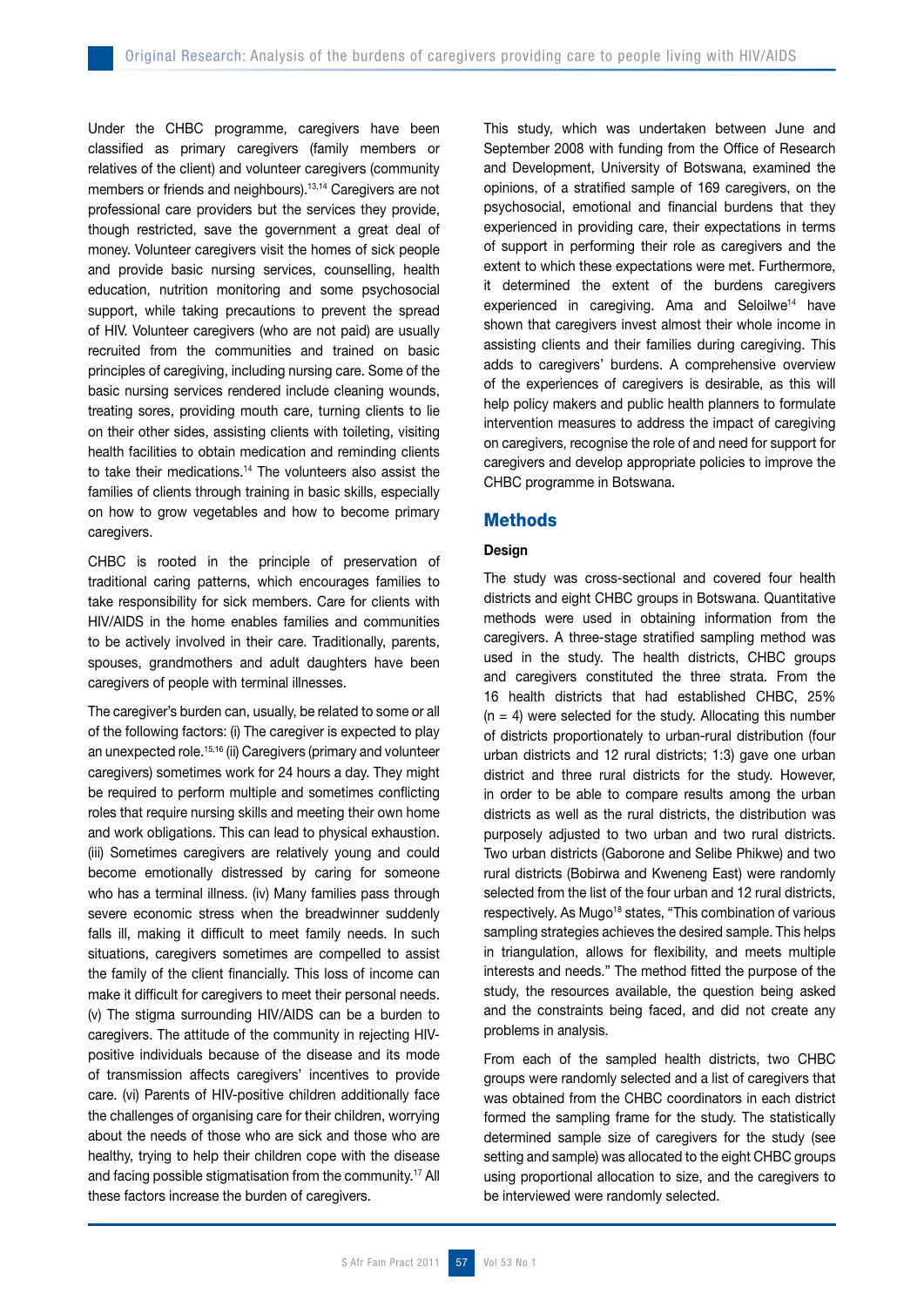Study questions

- (i) What are the major burdens that caregivers experience while providing care to PLHIV/AIDS?
- (ii) To what extent do caregivers experience these burdens?
- (iii) What are the expectations of caregivers in terms of support in providing care, and to what extent are these met?

#### Setting and sample

This study was conducted between June and September 2008 and was supported by funding from the Office of Research and Development, University of Botswana. It targeted 498 caregivers from the eight sampled CHBC groups. The sample size calculator programme19 that allows for 95% confidence (and an error margin of 4%) and that posits that the response from the sampled population would be the same as that of the entire population was used; the statistically determined sample size for the study was 272. This number was allocated to the eight sampled CHBC groups using probability proportional to size. Simple random sampling, using the list of caregivers kept at the CHBC offices as the sampling frame, was employed in identifying the specific caregivers to be interviewed.

#### Instruments used for the study

The research instruments used in this study were the questionnaire developed by the authors, experience drawn from relevant literature<sup>20</sup> and a semi-structured interview guide. The questionnaire contained questions about the caregivers' demographic characteristics, their opinions on the burdens they experienced while providing care, the extent to which they experienced these burdens, the expected support in providing care and the extent to which these expectations were met. Answers to some of the questions were provided on a four-point scale; in other cases, the questions required the caregivers to respond with "yes" or "no".

#### Psychometric properties of the questionnaire

The quality and content validity of the questionnaire was assessed by staff in the nursing and statistics departments at the University of Botswana, while the staff of the CHBC programme of the Ministry of Health, Botswana assessed the protocols for the use of appropriate terminologies and the appropriateness of selected groups in the sample to be studied. The questionnaire was later tested on a sample of 20 caregivers selected from a CHBC group in Gaborone, different from those to be studied, for content validity and quality and internal consistency. The Cronbach alpha was calculated as 0.89.

## Data collection

The questionnaire was administered to the sampled caregivers by trained research assistants at their homes or at the CHBC offices. Data were collected from 169 caregivers (about 62% of the targeted sample), because some were reluctant to participate in the study and some were not available, even after several visits by the research assistants within the period of the survey. This response percentage is reasonably high and much higher than that obtained by Servick et al<sup>21</sup> (19.7%) and, according to Keeter et al,<sup>22</sup> creates insignificant problems in the analysis of the results (see also Visser et al<sup>23</sup>). The interview guide was used in collecting information from the coordinators of the CHBC groups on caregivers' perceived experiences.

## Ethical consideration

The Health Research Committee of the Ministry of Health, Botswana, considered and approved the protocols for the study as meeting all ethical considerations. The purpose of the study was explained to the caregivers by trained research assistants before questionnaire administration. The caregivers were informed that participation in the study was voluntary, that there was no payment for participation and that they were free to withdraw from participating at any time. They were assured of the confidentiality of the information obtained as the questionnaire was coded to ensure anonymity. Each caregiver willing to participate in the study gave written consent.

## Data analysis

Data were captured using the Statistical Package for the Social Sciences (SPSS) computer program. All variables, including the responses to the open-ended questions, were coded before being captured using the programme. Data were analysed using descriptive measures, such as percentages, means and standard deviation, and inferential statistics, such as the t-test. Factor analysis was used to delineate the variables that were contributing more to female or male burdens in caregiving. Graphical representations helped to illustrate the results obtained further.

## **Results**

## Characteristics of caregivers

Of the 169 caregivers who participated in this study, 91% were female and 9% were male. A little over 50% were older than 40 years and about 39% were older than 50. Fortyfour per cent of the caregivers were in the range of 21 to 40 years. The majority of the caregivers (73%) were volunteers, while 27% were primary caregivers. About nine in every 10 caregivers (93%) had secondary school certificates or less. Forty-three per cent of them had been trained to provide care. While 77% of the caregivers were unemployed, 23% were employed. An overwhelming majority of the caregivers (91%) earned a monthly income below P1 000 (about US\$140) and about 57% had provided care for, at most, four years.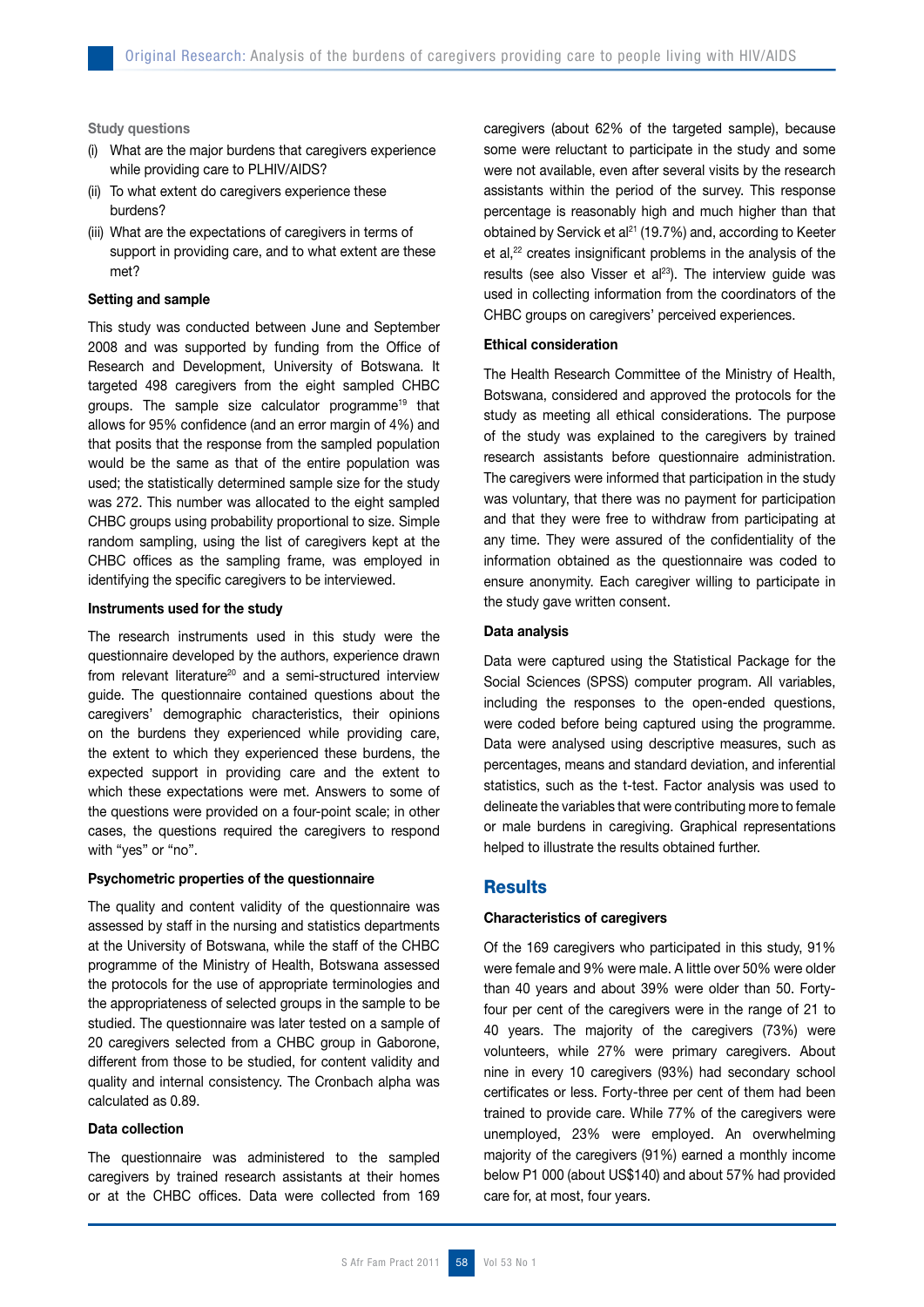#### Caregivers' burdens

In order to determine the impact of caregiving on caregivers, the sampled caregivers were asked to indicate the burdens they experience on a number of issues related to their caregiving services. The burdens cited (see Figure 1) by over half of the caregivers can be classified as follows:

*Physical:* Back pain and feeling of illness (headaches, stomach problems and common cold).

*Emotional:* Disrupted sleep as a result of caregiving; inability to keep their minds on what they were doing; worry about who will care for the caregiver when she or he becomes ill.

*Social:* "Felt I couldn't leave my relative or client alone"; community rejection of HIV patients; inability of caregiver to muster support from family and social network.

*Financial:* "Caregiving affects my resources negatively."

Never being relieved by other caregivers or family members, the feeling that caregiving was taking the caregiver out of her/his work, the interference of caregiving in the caregiver's social relationships and risks of infection were cited as the less stressful experiences.

## Gender differences in burdens of caregiving

The factor analysis method with the principal component analysis extraction method was used to delineate the gender differences in the caregivers' expressed burdens (see Table I). In the case of the male caregivers, six factors were extracted, which accounted for 86% of the total explained variance of the factor loadings. Seven factors were extracted for the female caregivers, accounting for 77% of the total variance. Table 1 summarises the component matrix for the most highly weighted factors each, for male and female caregivers. The analysis shows that the

most important variables (having the highest correlation, of between 0.80 and 0.88 with underlying factors) that explained men's burdens were the following: felt that caregiving was taking him out of work, felt that caregiving affected his resources negatively, felt torn between work and family responsibilities, had back pain, felt ill (headaches, stomach problems and common cold), felt dissatisfied with the support from his family and had sleep disrupted because of caregiving. These variables are heavily loaded on factors 1 and 2 (economic factors), accounting for 58% of the variations in those factors. On the other hand, the most important variables explaining women's burdens were the following: had never been relieved by someone else, felt scared about the risk of infection, had sleep disrupted because of caregiving, experienced guilt, helplessness and hopelessness about the imminent and frequent death of patients, worried about who would care for her when she became ill, worried about community rejection because of disease or mode of transmission and worried about her inability as caregiver to obtain support from family and social network. These variables are heavily loaded on factors 1 and 2 (emotional factors), explaining 47% of the variation in those factors and with correlation between the variables and the factors lying between 0.80 and 0.96.

#### Extent to which burdens were experienced

The caregivers were asked to indicate on a four-point scale  $(1 = To no extent; 2 = To some extent; 3 = To a great extent;$ and  $4 =$  To a very great extent) the extent to which they experienced burdens while providing care to PLHIV/AIDS. The results of the responses are summarised in Figure 2, with the scales "To a great extent" and "To a very great extent" collapsed into one.

Figure 2 shows that the majority of the caregivers (82%)

experienced difficulty in the management of increased cost of living to either a great or very great extent. Other highly rated burdens were loss of income due to caregiving (70%), tearfulness in seeing the client go through the pains of death (66%), sleeplessness (63%) and the increased stigma associated with HIV/AIDS (60%). Feeling resentment in providing care was not a burden to a substantial number of caregivers. Fortynine per cent of the caregivers indicated that they experienced this feeling to no extent.



Figure 1: Percentage of caregivers who experienced certain psychosocial and emotional burdens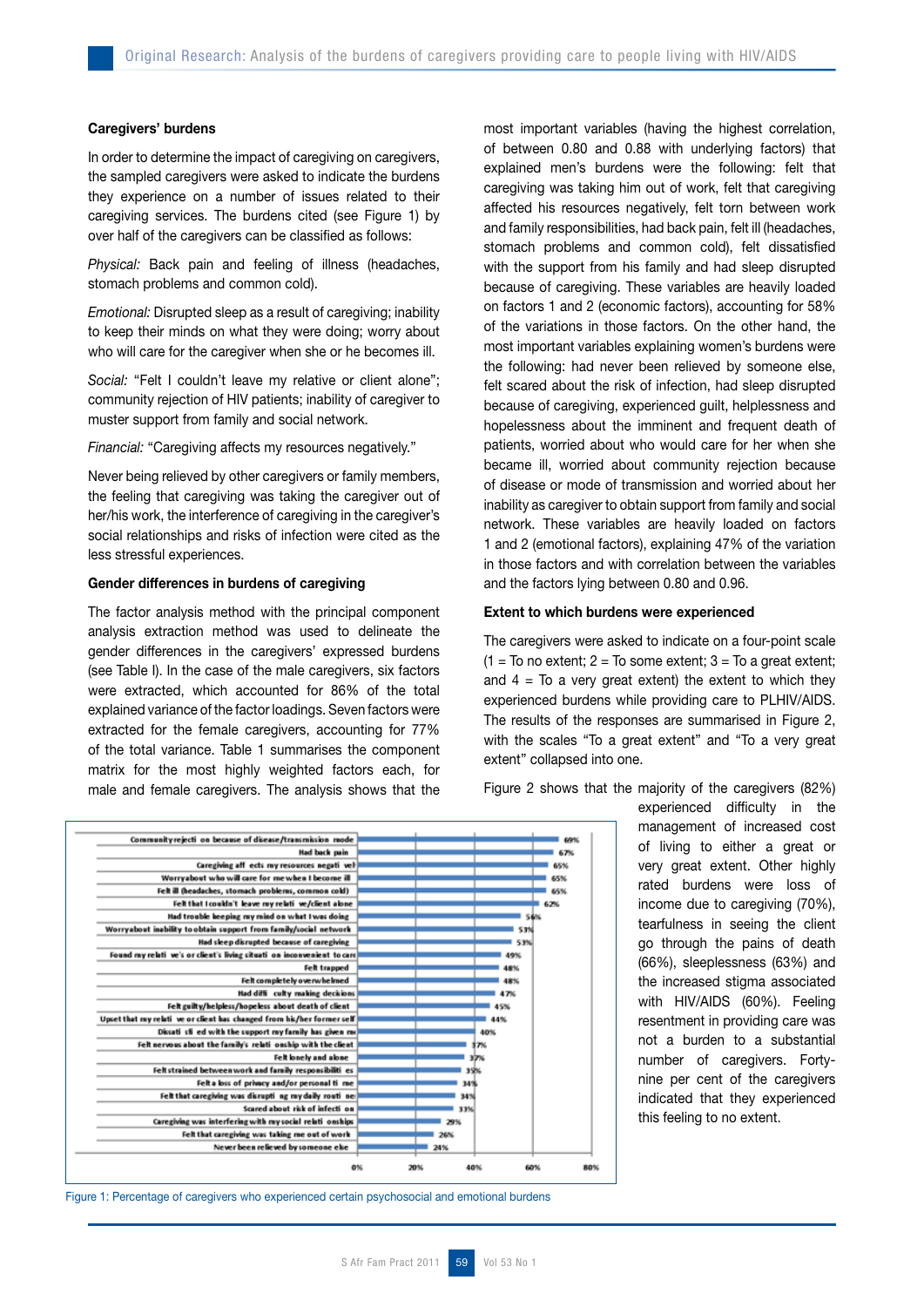## Table I: The factor analytic component matrix showing gender differences in expressed caregiving burdens

|                                                                                                    | <b>Component matrix</b> |                |               |                |
|----------------------------------------------------------------------------------------------------|-------------------------|----------------|---------------|----------------|
|                                                                                                    | <b>Male</b>             |                | <b>Female</b> |                |
| <b>Variables</b>                                                                                   | 1                       | $\overline{2}$ | 1             | $\overline{2}$ |
| Had trouble keeping my mind on what I was doing                                                    | 0.44                    | $-0.49$        | 0.00          | $-0.13$        |
| Felt that I couldn't leave my relative/client alone                                                | 0.44                    | $-0.49$        | $-0.20$       | 0.60           |
| Felt that caregiving was disrupting my daily routines                                              | 0.70                    | 0.27           | $-0.02$       | 0.59           |
| Felt that caregiving was taking me out of work                                                     | 0.13                    | 0.81           | $-0.04$       | $-0.13$        |
| Caregiving was interfering with my social relationships                                            | 0.58                    | 0.29           | $-0.01$       | 0.55           |
| Caregiving affected my resources negatively                                                        | 0.88                    | $-0.29$        | $-0.20$       | 0.76           |
| Felt completely overwhelmed                                                                        | 0.72                    | 0.14           | $-0.19$       | 0.61           |
| Felt lonely and alone                                                                              | 0.56                    | $-0.01$        | $-0.23$       | 0.45           |
| Was upset that my relative/client had changed from his/her former self                             | 0.55                    | 0.16           | $-0.20$       | 0.58           |
| Had difficulty making decisions                                                                    | 0.77                    | 0.31           | $-0.07$       | 0.72           |
| Felt trapped                                                                                       | 0.77                    | 0.31           | $-0.23$       | 0.65           |
| Felt nervous or depressed about the family's relationship with the client                          | 0.69                    | 0.40           | 0.05          | $-0.13$        |
| Felt torn between work and family responsibilities                                                 | 0.13                    | 0.81           | $-0.02$       | $-0.15$        |
| Found my relative's/client's living situation inconvenient                                         | 0.59                    | $-0.10$        | $-0.02$       | 0.70           |
| Had back pain                                                                                      | 0.82                    | $-0.39$        | $-0.17$       | 0.76           |
| Felt ill (headaches, stomach problems and common cold)                                             | 0.82                    | $-0.39$        | 0.01          | $-0.09$        |
| Dissatisfied with the support my family has given me                                               | 0.84                    | 0.05           | $-0.20$       | 0.47           |
| Have never been relieved by someone else                                                           | 0.51                    | $-0.16$        | 0.81          | 0.15           |
| Scared about risk of infection                                                                     | 0.36                    | 0.35           | 0.81          | 0.15           |
| Had sleep disrupted because of caregiving                                                          | 0.87                    | 0.28           | 0.96          | 0.17           |
| Felt a loss of privacy and/or personal time                                                        | 0.79                    | 0.25           | 0.64          | $-0.01$        |
| Experienced guilt, helplessness and hopelessness about the imminent and frequent death of patients | 0.54                    | 0.02           | 0.96          | 0.17           |
| Worried about who would care for me when I became ill                                              | 0.59                    | 0.27           | 0.96          | 0.17           |
| Worried about community rejection because of disease or mode of transmission                       | 0.79                    | $-0.53$        | 0.96          | 0.17           |
| Worried about my inability as caregiver to obtain support from family and social network           | 0.79                    | $-0.53$        | 0.96          | 0.17           |



Figure 2: The extent to which caregivers experienced burdens while providing care

## Expectations of caregivers

Because it could be assumed that caregivers, though volunteers, had certain expectations in terms of support from the government and particularly the Public Health Care Department of the Ministry of Health, Botswana as they took up the mantle of providing care to PLHIV/AIDS, caregivers were asked to indicate what their expectations were and to what extent these expectations were met as they provided care. The results are summarised in Figure 3. The figure shows that visits by support groups (93%) were the support most anticipated by the caregivers. Other types of support expected included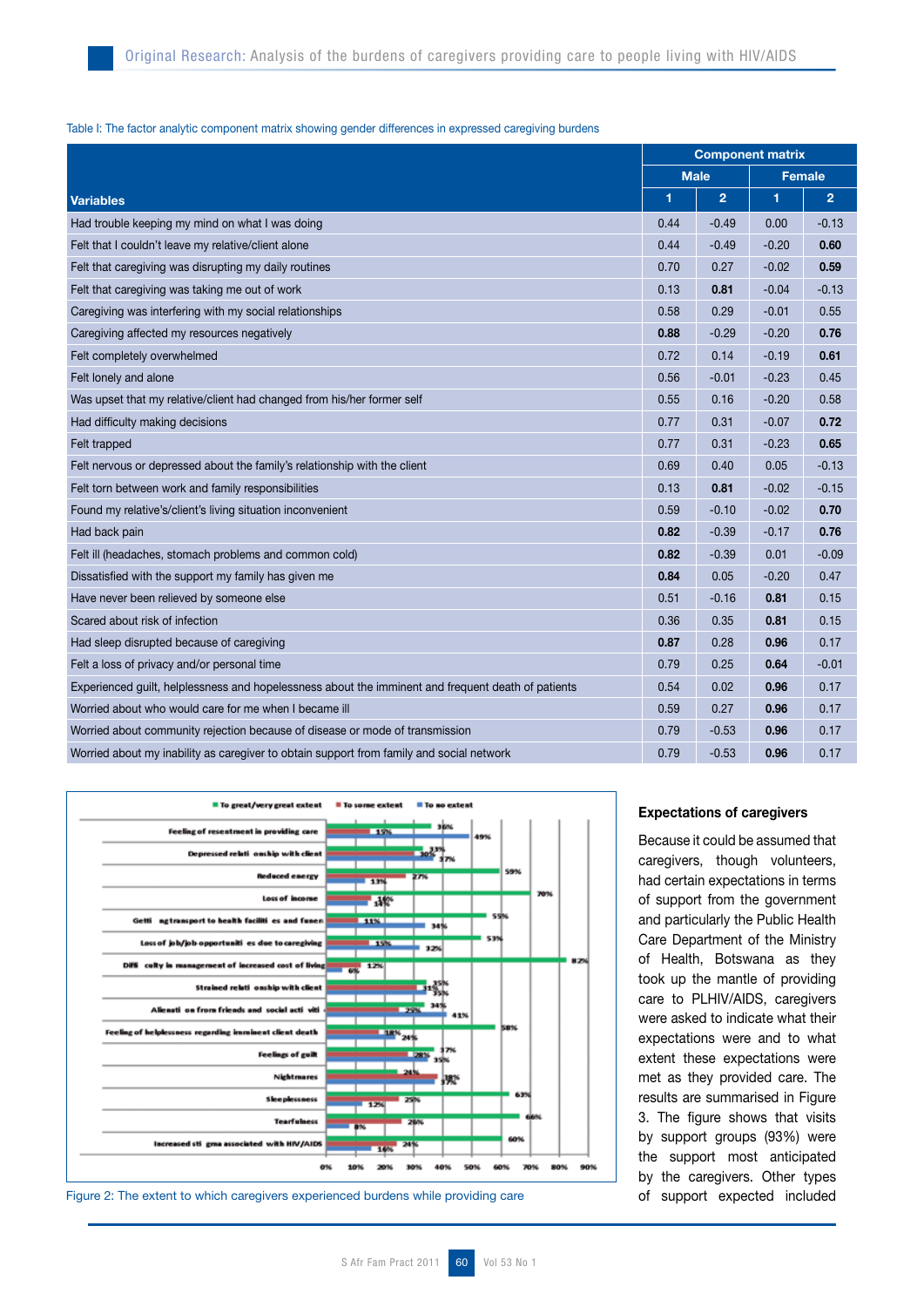

Figure 3: Caregivers' expected support and the extent to which this support was received

an allowance from the government to buy food since they did not have any job (90%), change in the community's uncompromising attitude towards PlHIV/AIDS (88%), occasional medical check-up in the home or clinic (88%), community support in providing food and vegetables for the client (87%), community assistance with caregiving (86%) and provision of recreational activities for the caregivers (86%). However, the expectations of the caregivers were hardly ever met in any of the mentioned areas. Eighty-three per cent of the caregivers indicated that they were visited by support groups, while 80% had the co-operation of their family members as they rendered caregiving services. Only 33%, 10%, 8% and 3% of the caregivers said they received an occasional medical check-up in their home or clinic, received an allowance from the government to buy food, were provided with transport to visit their clients and were provided with recreational activities, respectively. There is very little association between the expectations of the caregivers and the meeting of these expectations by the public health care system (correlation coefficient,  $r = 0.203$ ;  $p > 0$ ).

# Discussion of results

The decision to become a caregiver is usually prompted by certain circumstances. For instance, when a family member, a close friend or a neighbour suddenly falls ill, one is compelled to offer assistance in the form of financial aid, encouragement or performance of certain household chores. The opportunity costs for such care provided are the time spent in providing care, emotional and physical exhaustion and sometimes denying oneself certain social and financial benefits.

The study has shown that very little support is given to caregivers, who are predominantly women in this study, by the government, private sector and communities in terms of provision of allowances for food, health care services, recreational activities and even transport to the clients' homes. These are indications of the lack of recognition of the role of caregivers, fair financial support and appropriate standards of support for caregivers under CHBC and are likely to contribute to the burdens of caregivers.4 These findings point to the UN Global Coalition on Women and HIV and AIDS report in 2004,<sup>2</sup> which called for a Volunteer Charter to address the burden of care on the community, and in particular on women, and that not only respects community caregivers but also standardises working hours and introduces remuneration, psychosocial support and other tangible protection.

The caregivers' main burdens have been categorised into physical (back pain and illness, such as headaches, stomach problems and common cold), emotional (disrupted sleep as a result of caregiving, inability to keep their mind on what they were doing and worry about who will care for the caregiver when she or he becomes ill), social (feeling that the caregiver couldn't leave the relative or client alone, community rejection of HIV patients and inability of the caregiver to muster support from the family and social network), and financial (caregiving affects resources negatively). These findings are supported by O'Neill and McKinney<sup>11</sup> and Pakenham and Dadds, $8$  who also categorised the caregivers' burdens as physical, social, emotional and financial and included forced changes in household routines, missed days of work, family friction, reduced social contacts, loss of income and reduced energy. In addition, a gender analysis of the caregivers' burdens reveals that, while men's major burdens are economic, those of women are mainly emotional and hinge on worries and feelings of guilt, characteristics demonstrated in women's care for the home and family members.

Difficulties in the management of increased cost of living and loss of income were experienced to a great or very great extent by the caregivers. These findings are connected with the fact that the majority of caregivers were unemployed and 91% of them had a mean monthly income of about US\$140. In addition, this problem is exacerbated by the little or no financial support, compensation or remuneration to caregivers by the government and community. Currently, the Government of Botswana gives a monthly allowance of US\$15.26 to each caregiver, and this allowance is not evenly